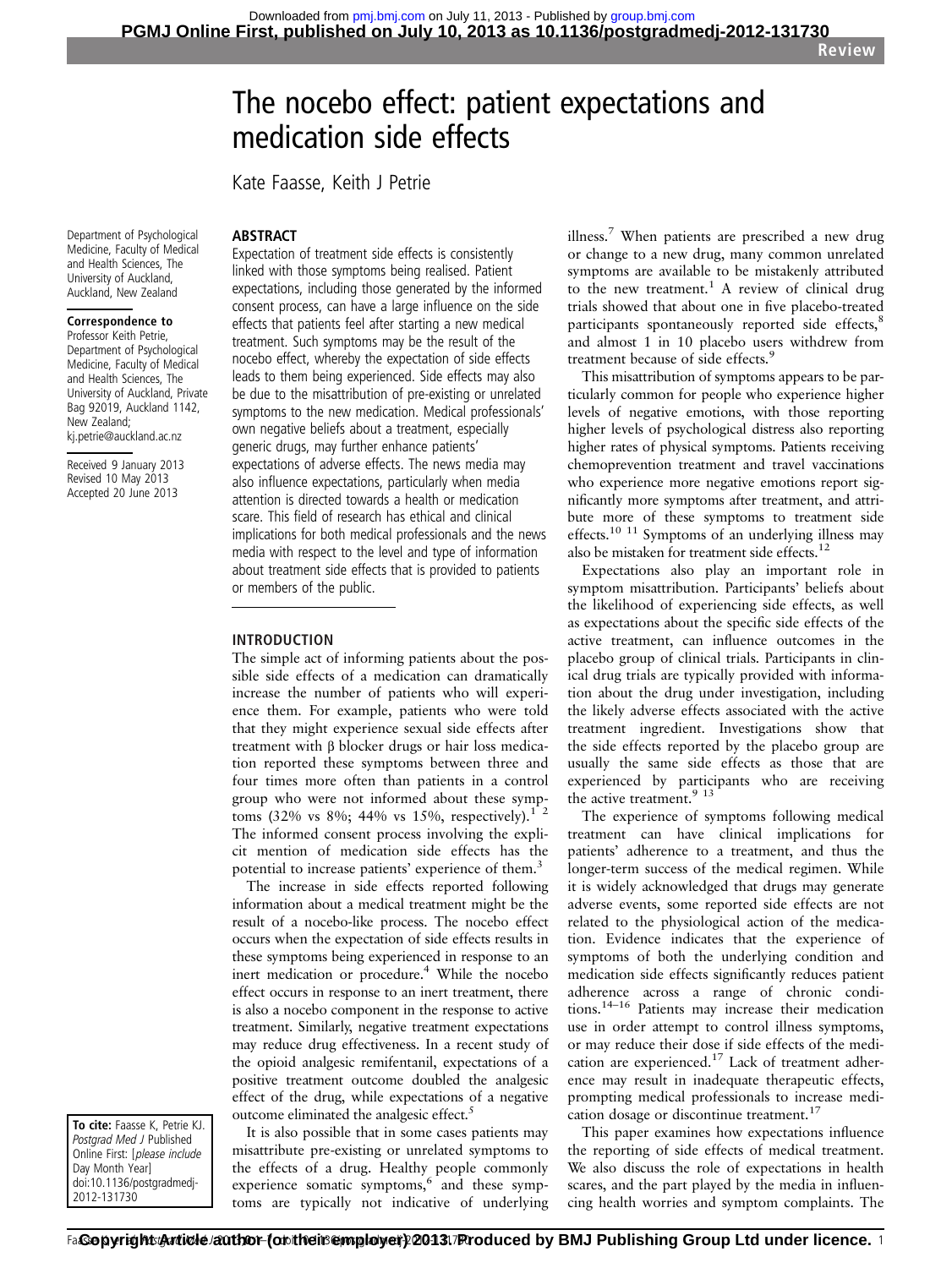paper ends by looking at how expectations influence patient outcomes in clinical settings, with a particular focus on the issues involved in providing accurate information to patients without causing unnecessary harm.

# HOW DO EXPECTATIONS INFLUENCE SYMPTOM REPORTING?

Expectation of drug side effects can focus attention on these symptoms, resulting in greater detection and reporting of expected side effects. Greater self-focus on internal sensations is associated with increased levels of symptom reporting.18 19 Increasing the level of attention directed towards physical symptoms by the use of external cues, instructions, or information provision also increases reported symptoms.<sup>20–22</sup> It is likely that such cues act to influence expectations about symptoms, and result in the selective monitoring only of symptoms that are in line with these expectations.<sup>23</sup>

Holding a particular expectation about an illness or treatment outcome can increase the experience of physical symptoms by directing attention towards particular symptoms, and thus increasing symptom reporting. These expectations and beliefs appear to facilitate a search process which results in people selectively searching for, and attending to, information that is in line with their beliefs, as well as discounting expectation-inconsistent information.24 Directing attention towards illness expectations and beliefs using priming increases attention towards illness-specific words,  $2^5$ and subsequently increases the reporting of illness-related symptoms.<sup>26 27</sup> This expectation-driven search for symptoms happens even in cases where the illness is fictitious, increasing symptom reporting by participants who were informed that they had a fictional disease.<sup>28</sup>

This expectation-guided search process can also happen with respect to treatment side effects. The nocebo effect is described as the experience of adverse events or unpleasant symptoms in response to an inert medication or procedure.<sup>1</sup> It is hypothesised that nocebo effects occur at least in part because of patient expectations about treatment outcomes. Expecting side effects can lead to these expectations being realised.29 While it is defined in terms of inert treatments, the nocebo effect can also result in non-specific side effects from active treatments that are not generated by the specific physiological action of the treatment.

Expecting to experience side effects from a medical treatment is consistently associated with the reporting of nocebo effects.<sup>1</sup> Expectations about side effects that produce nocebo effects can be induced through verbal suggestion<sup>30</sup> or written informa- $\text{tion}$ <sup>31</sup> including information provided about potential adverse events during the informed consent process.<sup>4</sup> Previous experience of unsuccessful medical treatments may also contribute to nocebo responses.<sup>32</sup> Expectations of the patient receiving treatment are of particular importance, but beliefs about negative outcomes of the healthcare provider can also produce nocebo effects, making the relationship between patient and practitioner influential in the patient's experience of treatment side effects.<sup>33</sup>

Medical professionals can transmit their expectations to patients directly by expressing their views of a medication to a patient and providing information about possible side effects. More subtle transmission of expectations may also occur through indirect or involuntary means, including body posture, tone of voice, and other non-verbal expressions that may indicate their enthusiasm or otherwise for the treatment under discussion. Bingel et  $al^5$  have shown that the transmission of negative expectations about a treatment by doctors can abolish analgesic effects, even after the administration of a powerful

opioid. Similarly, negative expectations can reverse the analgesic effect of nitrous oxide in dental pain.<sup>34</sup>

Some of the earliest research evidence that expectations can influence the experience and reporting of adverse medication effects came about through the accidental omission of a small amount of information on a consent form. In a multicentre aspirin trial the information on the consent form across study sites differed slightly; some participants received consent forms that included information about possible gastrointestinal side effects of the treatment, while others received consent forms not containing this information. As a result, six times more participants who received the 'additional' information withdrew from the study because of gastrointestinal side effects.<sup>35</sup>

Manipulating patients' expectations can also influence other medical treatment. Patients who were receiving a local anaesthetic injection were given either a positive expectation: 'we are going to inject the local anaesthetic that will numb the area and you will be comfortable during the procedure,' or a negative expectation: 'you are going to feel a big sting and burn in your back now, like a big bee sting; this is the worst part of the procedure' (Varelmann et al,<sup>36</sup> p.868). Patients who received the negative information reported significantly greater pain from the injection than those who received more reassuring information.

Patients' expectations about the outcome of a medical treatment or test may be influenced indirectly by experience, including previous medical treatments.<sup>32</sup> The experience of unpleasant or unsuccessful prior treatments contributes to people's expectations about the likely outcome of future treatments. In patients with experience of adverse drug reactions, over one-quarter report side effects after the administration of an inert pill, probably because that experience leads them to expect side effects.<sup>37</sup> Patients who have had possible allergic reactions report symptoms at similar rates after being injected with either a suspected allergen (27%) or with saline solution (24%), indicating that the expectation of adverse effects (rather than the contents of the injections) was primarily responsible for the reported side effects.<sup>3</sup>

Generic drugs may be associated with more side effects because of negative expectations. The general public and medical practitioners alike often hold negative views of generic medicines. These beliefs contribute to more general generic drug expectations, and are likely to influence the outcomes of treatments involving such drugs. Research indicates that many patients do not trust generic drugs,<sup>39</sup> and view them as being lower quality and less powerful than their brand name counterparts.<sup>40 41</sup> These views are shared by many physicians and pharmacists, who also view generic drugs as being lower quality,  $42$ and less safe,<sup>43</sup> and also think they are more likely to generate side effects.<sup>44</sup> However, these views are typically not supported by the results of randomised controlled trials.<sup>45</sup>

If generic drugs are just as safe and effective as branded drugs when patients and medical professionals do not know that they are using a generic drug, what is behind open-label research that indicates that treatment with generic drugs results in reduced efficacy,<sup>46 47</sup> increased side effects, $4648$  increased use of medical services, $49$  and greater risk of major health events?<sup>50</sup> Such negative views also appear to lower rates of adherence to generic drugs,  $4750$  which is also likely to contribute to suboptimal treatment outcomes.

Recent evidence indicates that changing from a branded medication to a generic drug can result in reduced efficacy and more reports of side effects from the generic drug than from the original branded medication. Most notable from this study is that participants did not receive active drugs, but rather placebo tablets with either brand or generic names and packaging. It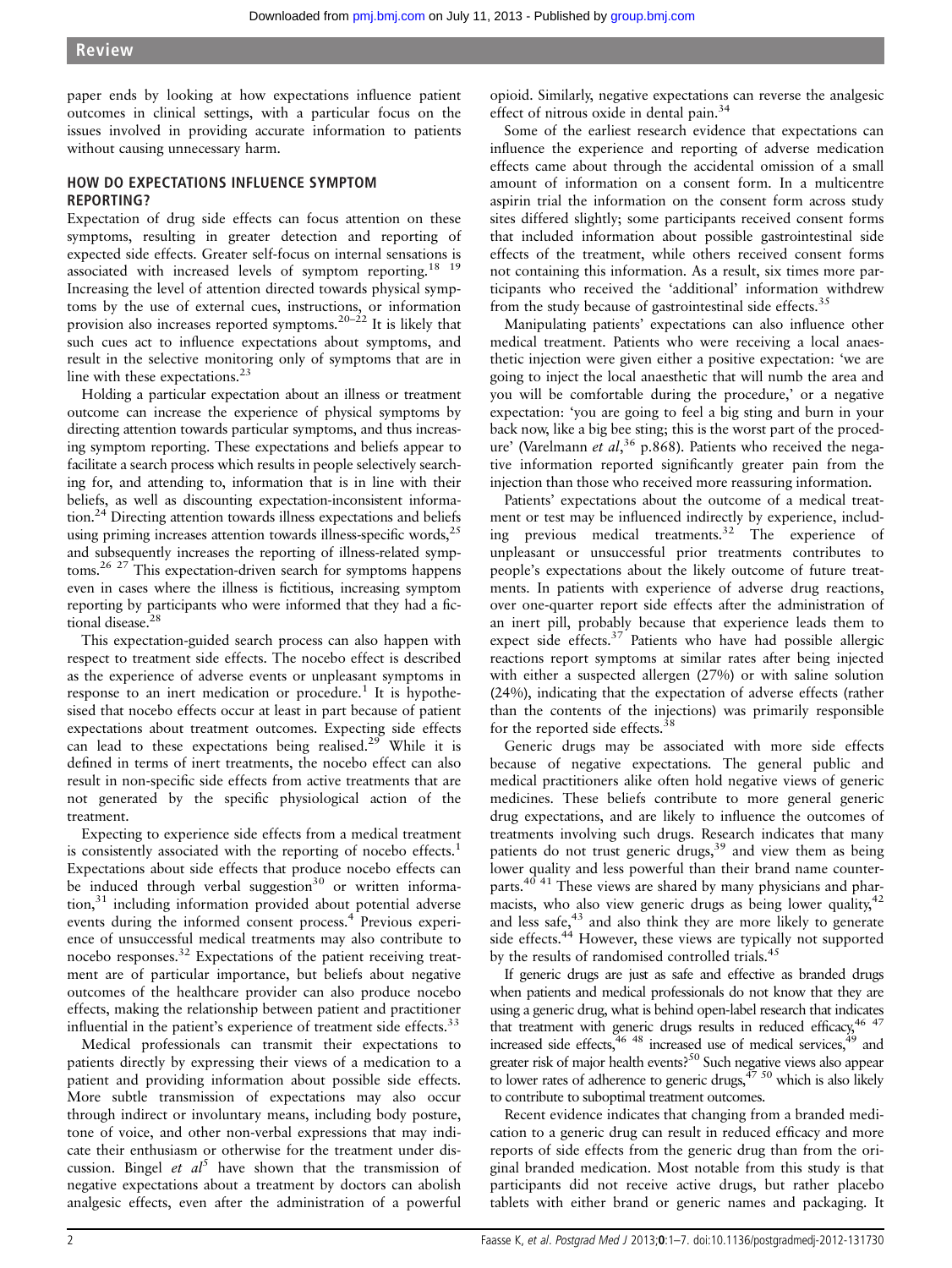

Figure 1 Number of side effects attributed to medications and change in systolic blood pressure when changing to a generic drug compared with continuing to receive the original branded tablet. All medicines were placebos. Adapted from Faasse et al.<sup>51</sup>

seems likely that negative expectations held by study participants might have contributed to these findings (see figure 1).<sup>51</sup>

#### Assessing expectations

Patients' expectations can play a critical role in the development of nocebo effects. In order to provide clinically meaningful information to medical professionals, clinical assessment tools which enable the standardised assessment of such expectations may be of use; there are a number of such tools. Research by Laferton et  $al$ ,<sup>52</sup> investigating the impact of expectations on the outcome of cardiac surgery, uses both the Revised Illness Perceptions Questionnaire $53$  and the Brief IPQ<sup>54</sup> to assess patients' expectations about the effectiveness of their current treatment.

The Beliefs about Medicines Questionnaire  $(BMQ)^{55}$  measures attitudes towards medicines in general, including beliefs about the potential harm caused by medicines and their overuse by medical professionals. The BMQ also measures beliefs about specifically prescribed medications—namely, patients' beliefs about the need for medication and worries about taking the drug. Items from this questionnaire may be useful in assessing patients' expectations about medicines—for example, 'having to take medicines worries me,' 'my medicines protect me from becoming

worse,' and 'medicines do more harm than good.' These questionnaires, and the Perceived Sensitivity to Medicines Scale,<sup>56</sup> discussed below, may all be useful in assessing patients' expectations about the effectiveness and likely side effects of medicines. The development of an additional scale that more directly evaluates patients' expectations of treatment would be useful.

#### Perceived sensitivity to medicines

Previous negative experiences of side effects may also contribute to a more general belief of being particularly sensitive to medications, with higher patients' expectations that side effects will be experienced after any medication. Patients with higher perceived sensitivity to medicines report more symptoms after vaccination and attribute more of these symptoms to the inoculation.<sup>11</sup> Greater perceived sensitivity to medicines has also been related to reduced adherence to medication.<sup>56</sup> Perceived sensitivity to medicines can be assessed using the Perceived Sensitivity to Medicines Scale, which assesses five aspects of perceived sensitivity as reported during internal medicine physician consultations<sup>56</sup> (see box 1).

Similarly, patients who report higher levels of concern about their medication also report more side effects 6 months on.<sup>57</sup> There is some evidence that a change in medication may also induce heightened medication side effects in patients who expect these outcomes. A comparison of patients who either did or did not start new medications demonstrated that negative beliefs about medications are important in determining outcomes. There were no differences in side effects in patients with positive medication-related beliefs regardless of whether they had changed medications or not. However, patients with negative beliefs about medication reported significantly more side effects after a medication change than if they continued to receive the same medicine.<sup>57</sup>

#### Modern health worries

More general concern about aspects of modern life and their effect on health also appears to contribute to expectations about health outcomes. Modern health worries involve the belief that characteristics of modern life, including radiation, tainted food, toxic interventions and environmental pollution, threaten personal health, and are associated with symptom reporting.  $58-60$ People who have higher levels of concern about how various aspects of modern life affect their health (and thus presumably higher expectations that being exposed to these factors will harm them) report higher levels of physical symptoms than people with lower levels of concern.58 People with higher modern health worries are also more likely to seek medical attention from a general practitioner,  $61$  and report more symptoms after being exposed to a specific potential health threat of aerial pesticide spraying. $62$ 

The perception that one is particularly sensitive to electromagnetic fields such as those involved in mobile phone technology is

#### Box 1 Perceived Sensitivity to Medicines Scale items

# PSM Scale items

My body is very sensitive to medicines My body over-reacts to medicines I usually have stronger reactions to medicines than most people I have had a bad reaction to medicines in the past Even very small amounts of medicines can upset my body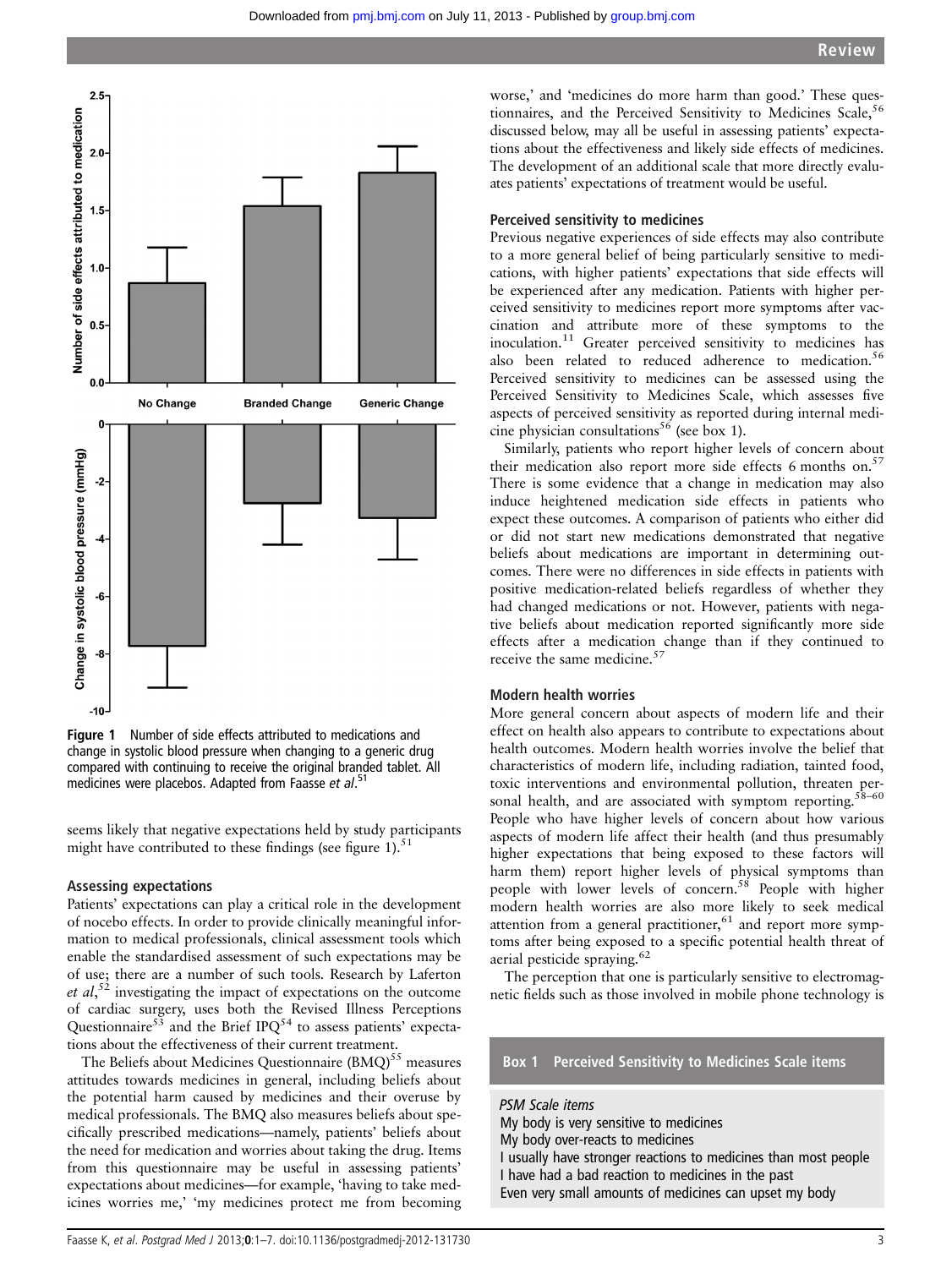associated with poorer general health and the experience of a greater number of other medically unexplained symptoms and syndromes.<sup>63</sup> One common response to perceived exposure to electromagnetic fields in those who perceive themselves to be sensitive is a 'mobile phone headache.' These headaches and other associated symptoms, however, are more likely to be the result of the expectation of symptoms after exposure to a mobile phone, as no significant differences have been identified in frequency, type or location of headaches in participants who are exposed to real or sham electromagnetic fields. $64$  Under double blind conditions, symptoms commonly reported by people who perceive themselves to be 'electrosensitive' have not been found to be caused by exposure to electromagnetic fields.<sup>65 66</sup>

#### HEALTH SCARES

Nocebo effects occur in individuals, but health scares provide examples of what can happen when nocebo responses occur on a larger scale. Seeing another person become ill after taking a medication or receiving an injection, or hearing about their symptoms or side effects personally or through news or social media coverage can increase a person's expectation that they too will become unwell, resulting in the spread of nocebo-type symptoms to a wider group of people. The social spread of symptoms is well documented, with some symptoms, including yawning, itching and coughing, being particularly prone to being spread through social contagion.<sup>67</sup>

Situations in which groups of people become unwell after perceived toxic exposure, but for which no feasible organic explanation can be found, are described as episodes of mass psychogenic illness.<sup>70</sup> Mass psychogenic illness is exemplified by the rapid spread of benign illness symptoms that have no identifiable organic cause, and generally occurs within a cohesive or isolated group.71 These episodes of illness often occur in schools, workplaces and healthcare and community settings and are often triggered by unusual odours, real or alleged gas leaks and by index cases who are medically unwell.<sup>70 72</sup> Episodes often occur when people misinterpret the experience of a benign illness or an unfamiliar odour as a threat.<sup>73</sup> Symptoms commonly associated with illness outbreaks include nausea, headache, dizziness, light-headedness, abdominal distress, weakness, fatigue and hyperventilation.72 74

There seems to have been a relatively recent increase in health scares following medical treatments—in particular, after vaccination.75 Such instances include vaccinations for influenza A  $H1N1<sup>76</sup>$  tetanus,<sup>77–79</sup> human papilloma virus,<sup>80</sup> hepatitis B<sup>81 82</sup> and oral cholera immunisation.<sup>83</sup> Many of these incidents appear to have started with index cases that were genuine vaccine reactions, which generated anxiety and facilitated the spread of symptoms among otherwise healthy observers. Clements<sup>75</sup> suggests that medical interventions such as vaccinations may be particularly prone to generating episodes of mass psychogenic illness because people cannot escape from the threatening situation after the vaccine has been administered. Media involvement also appears to have increased anxiety and awareness and spread of symptoms in a number of these cases.

Experimental research has helped to further our understanding of the processes by which health scares develop, and how the social transmission of anxiety, expectations and symptoms occurs. In a recent experimental study, participants who were informed by an experimenter that they would be exposed to a common airborne chemical pollutant reported significantly more symptoms than control participants who were told they would be exposed to room air. Participants who believed they

had experienced the toxic exposure also attributed more of their symptoms to a chemical origin.<sup>84</sup>

Beliefs about toxic exposure, the expectation of symptoms, and social modelling all play a role in the spread of symptoms during health scares. A similar process was evident in residents of a Tennessee town who were told that there was an old chemical waste dump near the town.<sup>85</sup> A number of residents developed unusual health problems which they attributed to the chemical toxins in the area. However, authorities later realised that they were misinformed about the location of the dump, which was actually much further from the town than originally believed.<sup>86</sup>

Lorber *et al* $^{87}$  investigated the impact of symptom expectation and the role of social modelling of symptoms. Experimental participants inhaled a placebo that was described as an environmental toxin that caused headache, nausea, skin itching and drowsiness (symptoms commonly reported in mass psychogenic illness episodes). Control participants did not inhale the placebo. In addition, half of each group observed a confederate experiencing these symptoms after inhaling the perceived environmental toxin. Participants who inhaled the placebo reported significantly more symptoms overall, with the greatest increase seen in the expected toxin 'side effects.' The effect of observing a confederate experience the expected symptoms significantly increased the reporting of these symptoms in female but not male participants. It is of note that the study confederate was female.

The previous findings were further investigated by Mazzoni et  $al$ ,<sup>88</sup> who reported similar results to their earlier work with regard to expectations, social modelling and symptom reporting. This study also demonstrated that women tended to report more expected symptoms than men, and that having a same-sex confederate present, whether or not they modelled the symptoms, increased reporting of expected side effects of the placebo toxin. These results point to the importance of expectation and modelling in the development of mass psychogenic illness symptoms, and to the influence of social context. It may be that the importance of gender match in the reporting of mass psychogenic illness symptoms reflects perceived similarity between the participant and the confederate, facilitating the spread of symptoms within a social group.

Once a health scare is underway, it can be extremely difficult to stop.<sup>75</sup> However, there are some strategies that can be employed to help limit the spread of anxiety and symptoms. Bartholomew and Muniratnam<sup>89</sup> highlight the importance of staying calm and offering reassurance to those affected, separating those with symptoms from others, if possible, to prevent line-of-sight and sound transmission, and avoiding asking leading questions about specific symptoms. In addition, it is suggested that if possible the source of anxiety should be dealt with, and the reality of patients' symptoms should be acknowledged. Asking the help of the media to provide accurate information is also suggested. However, the authors note that the media can also spread misinformation and suspicion, potentially driving an illness episode rather than helping to minimise the spread of symptoms.

#### INFLUENCE OF THE MEDIA ON SIDE EFFECTS

The news media have the capacity to spread side-effect expectations quickly and to a large and diverse audience. A decade ago Petrie and Wessely<sup>90</sup> predicted that widespread use of the internet and resulting information technologies such as internetbased news sites, social media websites (including Facebook and Twitter) and web-based discussion forums would result in the electronic spread of mass hysteria symptoms. A recent case of mass psychogenic illness in Leroy, New York, in which adolescent women developed symptoms of muscle twitching, facial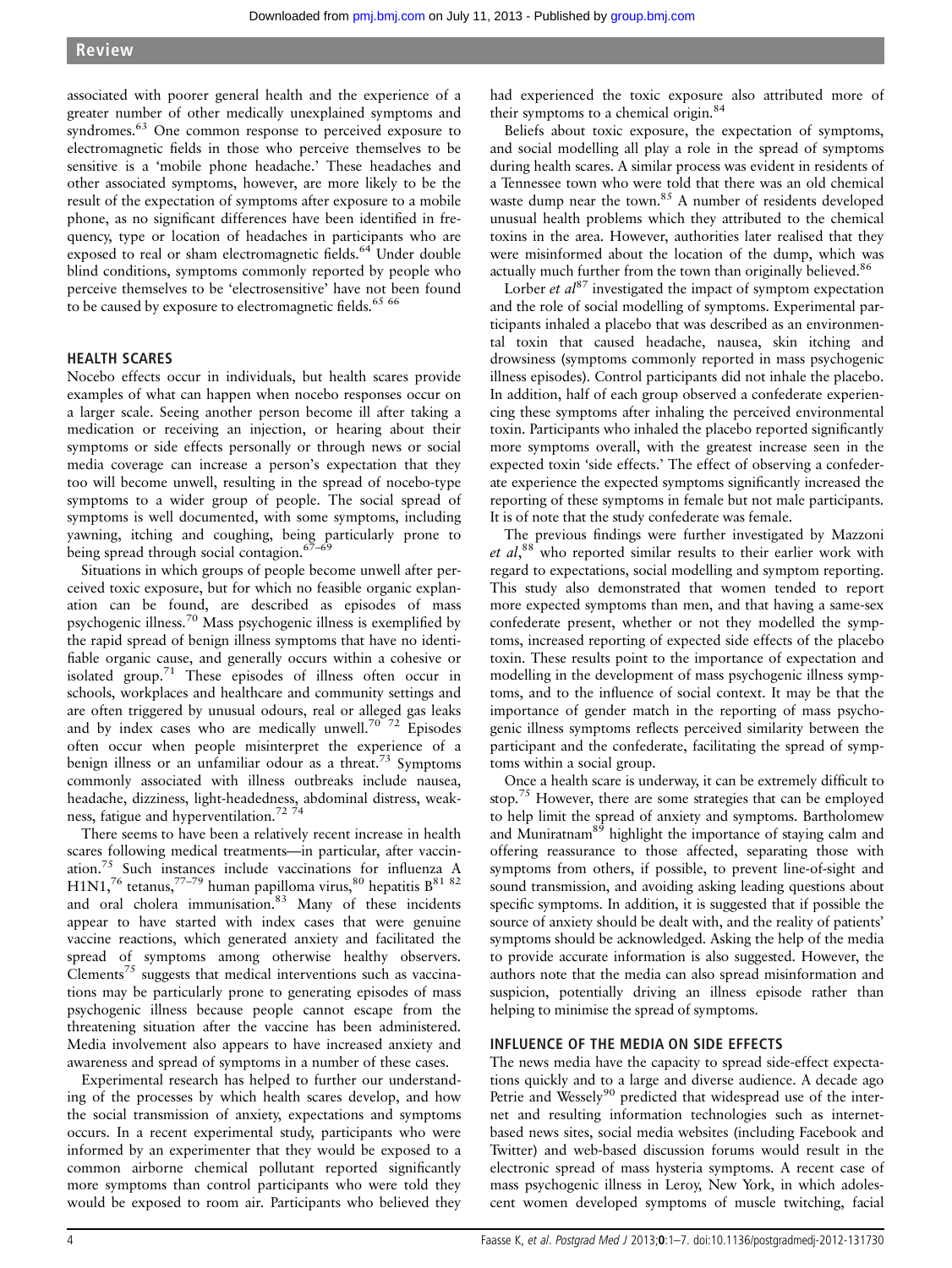tics and garbled speech, demonstrates the power of information technology. Instead of the spread of symptoms occurring primarily through line-of-sight and sound, telecommunications technology and online social media contact appear to have facilitated the spread of mass psychogenic illness symptoms.<sup>91</sup>

Viewing television news coverage may be similarly problematic. Exposure to television news coverage after a disaster is associated with increased reporting of medically unexplained symptoms in both victims of the disaster and control participants who were not directly affected.<sup>92</sup> While investigating the impact of the media and the internet on mass psychogenic illness is experimentally difficult, many observational and case studies suggest that coverage by the media can have a negative psychological impact on viewers by intensifying people's emotional response to a crisis.<sup>93</sup>

The Eltroxin health scare provides another example of the impact of television news coverage on the spread of symptoms. After a change in the formulation of a widely used thyroid hormone replacement tablet, reports of side effects increased dramatically. Extensive testing of the new formulation could not shed any light on the rapid rise in adverse event reporting rates. However, television news segments covering the health scare resulted in increased rates of overall adverse event reporting (see figure 2), driven mostly by increases in the number of reports of side effects that were specifically mentioned in the coverage.<sup>94</sup>

# CLINICAL MESSAGE

The potential for patients' expectations about a medical treatment to influence treatment outcomes and side effects has important implications for the informed consent process. As discussed by Wells and Kaptchuk, $95$  the principle of informed consent requires physicians to detail the possible side effects of a medical treatment, yet providing extensive information about possible adverse events can generate nocebo responses or misattribution of pre-existing symptoms to the medication, thus causing harm. If patients develop or report symptoms only because of the informed consent process, this process must be considered potentially harmful, and more ethically acceptable alternatives are needed.



patients' response and side effects to these drugs? Figure 2 Impact of television news coverage on adverse event reporting during a medication health scare. ADR, adverse drug reaction.

A number of possible solutions to this dilemma have been proposed. Wells and Kaptchuk<sup>95</sup> propose contextualised informed consent, in which the medical practitioner considers the possible adverse effects of a particular medication, the patient themselves and the illness for which treatment is being given, in order to tailor the information about possible side effects in order to provide accurate information while minimising potential harm. Other suggestions include message framing, in which focus is placed on the percentage of patients who tolerate the treatment well or do not experience a particular adverse effect; placing more emphasis on patients' ability to cope with mild symptoms; permitted non-information, in which a patient may agree to receive no information or less information about mild or temporary adverse effects; and patient education about nocebo effects including examples.<sup>32 96</sup> 97 We would add to this the importance of medical practitioners being aware of their own perceptions of generic drugs, and taking care not to transmit negative expectations about them to patients.

Our recent research also points to the important role that the news media may play in the development and spread of symptoms during health scares. Reducing reliance on highly emotive individual patient case studies which focus on one individual's symptom experience is recommended, as interviews with patients who are reporting perceived adverse effects from a medication can increase symptom reporting in other patients who view this news coverage.

#### Main messages

- ▸ Patient expectations of treatment side effects can have a large influence over the number and type of symptoms that are reported following medical treatment.
- ▸ Expectations may be formed owing to the informed consent process, through observation of another person experiencing symptoms and through information presented in the media.
- ▸ Reported symptoms which are not directly related to the medication might have been present beforehand and misattributed to the new treatment, or may be new symptoms due to the nocebo effect.
- ▶ Commonly held negative perceptions about generic drugs may result in the expectation of more adverse effects, and thus more treatment side effects.
- ▸ There are both clinical and ethical implications of the influence of expectations on medication side effects. The current informed consent process should be reconsidered, and the presentation of patient case studies in the news media is likely to be problematic, as both contribute to increased expectations of negative treatment outcomes.

# Current research questions

- ▶ How powerful is social modelling drawn from the internet in influencing patients' expectations of new medications?
- ▸ How can positive expectations be harnessed in medical treatment to improve patient outcomes?
- ▸ How much do doctors' views of generic drugs influence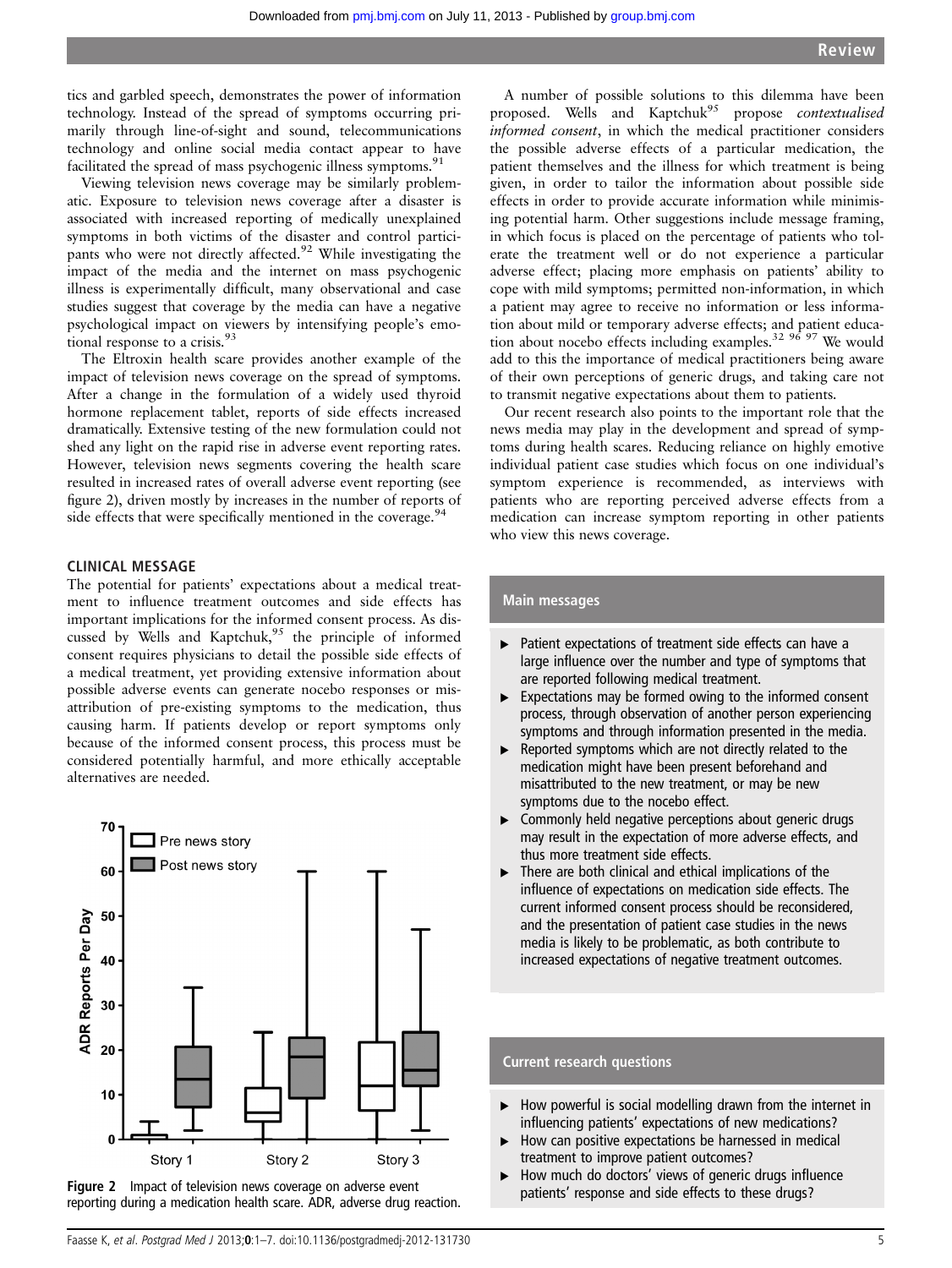# Review

# Key references

- ▶ Barsky AJ, Saintfort R, Rogers MP, et al. Nonspecific medication side effects and the nocebo phenomenon. JAMA 2002;287:622–7.
- ▶ Colloca L, Finniss D. Nocebo effects, patient-clinician communication, and therapeutic outcomes. JAMA 2012;307:567–8.
- ► Faasse K, Cundy T, Gamble G, et al. The effect of an apparent change to a branded or generic medication on drug effectiveness and side effects. Psychosom Med 2013;75:90–6.
- ▶ Petrie KJ, Siverston B, Hysing M, et al. Thoroughly modern health worries: the relationship of worries about modernity to reported symptoms, health and medical care utilisation. J Psychosom Res 2001;51:395–401.
- Rief W, Bingel U, Schedlowski M, et al. Mechanisms involved in placebo and nocebo responses and implications for drug trials. Clin Pharmacol Ther 2011;90:722–6.

# Self-assessment questions

- 1. Patients who have experienced possible allergic reactions report symptoms at lower rate after being injected with a suspected allergen rather than with a saline solution.
- 2. Patients with higher levels of concerns about their medication do not report more side effects after a medication change than if they continued to receive the same medicine.
- 3. Modern health worries involve the belief that characteristics of modern life, including radiation, tainted food, toxic interventions and environmental pollution threaten personal health.
- 4. Television news during the Eltroxin health scare increased the number of reports of side effects that were specifically mentioned in the media coverage.
- 5. A recent case of mass psychogenic illness in Leroy, New York, in which young women developed symptoms twitching and garbled speech, seems to have been spread through internet social media.

Contributors Both KF and KJP are responsible for the writing and editing of the review.

Competing interests None.

Provenance and peer review Commissioned; externally peer reviewed.

#### REFERENCES

- 1 Cocco G. Erectile dysfunction after therapy with metoprolol: the Hawthorne Effect. Cardiology 2009;112:174–7.
- Mondaini N, Gontero P, Giubilei G, et al. Finasteride 5 mg and sexual side effects: how many of these are related to a nocebo phenomenon? J Sex Med 2007;4:1708–12.
- 3 Colloca L, Miller FG. The nocebo effect and its relevance for clinical practice. Psychosom Med 2011;73:598–603.
- Barsky AJ, Saintfort R, Rogers MP, et al. Nonspecific medication side effects and the nocebo phenomenon. JAMA 2002;287:622–7.
- Bingel U, Wanigasekera V, Wiech K, et al. The effect of treatment expectation on drug efficacy: imaging the analgesic benefit of the opioid Remifentanil. Sci Transl Med 2011;3:70ra14.
- 6 Eriksen HR, Ihlebaek C. Subjective health complaints. Scand J Psychol 2002;43:101–3.
- 7 Hannay DR. Symptom prevalence in the community. J R Coll Gen Pract 1978;28:492–9.
- 8 Rosenzweig P, Brohier S, Zipfel A. The placebo effect in healthy volunteers: influence of experimental conditions on the adverse events profile during phase I studies. Clin Pharmacol Ther 1993;54:578–83.
- 9 Mitsikostas DD, Chalarakis NG, Mantonakis LI, et al. Nocebo in fibromyalgia: meta-analysis of placebo controlled clinical trials and implications for practice. Eur J Neurol 2012;19:672–80.
- 10 Cameron LD, Leventhal H, Love RR. Trait anxiety, symptom perceptions, and illness-related responses among women with breast cancer in remission during a tamoxifen clinical trial. Health Psychol 1998;17:459–69.
- 11 Petrie KJ, Moss-Morris R, Grey C, et al. The relationship of negative affect and perceived sensitivity to symptom reporting following vaccination. Br J Health Psychol 2004;9:101–11.
- 12 Fine S, Johnston C. Drug and placebo side effects in methylphenidate-placebo trial for Attention Defecit Hyperactivity Disorder. Child Psychiatry Hum Dev 1993;24:25–30.
- 13 Mora MS, Nestoriuc Y, Rief W. Lessons learned from placebo groups in antidepressant trials. Philos Trans R Soc B 2011;366:1879–88.
- Ammassari A, Murri R, Pezzotti P, et al. Self-reported symptoms and medication side effects influence adherence to highly active antiretroviral therapy in persons with HIV infection. J Acquir Immune Defic Syndr 2001;28:445–9.
- 15 DiBonaventura M, Gabriel S, Dupclay L, et al. A patient perspective of the impact of medication side effects on adherence: results of a crosssectional nationwide survey of patients with schizophrenia. BMC Psychiatry 2012;12:20.
- 16 Mohr DC, Likosky W, Boudewyn AC, et al. Side effect profile and adherence to the treatment of Multiple Sclerosis with interferon beta-1a. Mult Scler 1998;4:487–9.
- 17 Dunbar-Jacob J, Mortimer-Stephens MK. Treatment adherence in chronic disease. J Clin Epidemiol 2001;54:S57–60.
- 18 Ferguson RJ, Ahles TA. Private body consciousness, anxiety and pain symptom reports of chronic pain patients. Behav Res Ther 1998;36:527–35.
- 19 Bailer J, Rist F, Witthoft M, et al. Symptom patterns, and perceptual and cognitive styles in subjects with multiple chemical sensitivity (MCS). J Environ Psychol 2004;24:517–25.
- 20 Pennebaker JW, Lightner JM. Competition of internal and external information in an exercise setting. J Pers Soc Psychol 1980;39:165–74.
- 21 Rietveld S, Kolk AM, Prins PJM, et al. The influence of respiratory sounds in breathlessness in children with asthma: a symptom-perception approach. Health Psychol 1997;16:547–53.
- 22 Pennebaker JW, Skelton JA. Psychological parameters of physical symptoms. Pers Soc Psychol Bull 1978;4:524–30.
- 23 Pennebaker JW, Skelton JA. Selective monitoring of physical sensations. J Pers Soc Psychol 1981;41:213–23.
- 24 Petrie KJ, Pennebaker JW. Health-related cognitions. In: Sutton S, Baum A, Johnston M. eds. The SAGE handbook of health psychology. London: SAGE Publications, 2004:127–43.
- 25 Henderson CJ, Hagger MS, Orbell S. Does priming a specific illness schema result in an attentional information-processing bias for specific illnesses? Health Psychol 2007;26:165–73.
- 26 Poon CYM, Knight BG. Influence of sad mood and old age schema on older adults' attention to physical symptoms. J Gerontol B Psychol Sci Soc Sci 2009;64B:41–4.
- 27 Crane C, Martin M. Illness schema and level of reported gastrointestinal symptoms in Irritable Bowel Syndrome. Cogn Ther Res 2003;27:185–203.
- 28 Croyle RT, Sande GN. Denial and confirmatory search: paradoxical consequences of medical diagnosis. J Appl Soc Psychol 1988;18:473–90.
- 29 Hahn RA. The nocebo phenomenon: concept, evidence, and implications for public health. Prev Med 1997;26:607–11.
- 30 Benedetti F, Lanotte M, Lopiano L, et al. When words are painful: unraveling the mechanisms of the nocebo effect. Neuroscience 2007;147:260–71.
- 31 Bootzin RR, Bailey ET. Understanding placebo, nocebo, and iatrogenic treatment effects. J Clin Psychol 2005;61:871–80.
- 32 Colloca L, Finniss D. Nocebo effects, patient-clinician communication, and therapeutic outcomes. JAMA 2012;307:567–8.
- 33 Benson H. The nocebo effect: history and physiology. Prev Med 1997;26:612–15.
- 34 Dworkin SF, Chen AC, LeResche L, et al. Cognitive reversal of expected nitrous oxide analgesia for acute pain. Anesth Analg 1983;62:1073–7.
- 35 Myers MG, Cairns JA, Singer J. The consent form as a possible cause of side effects. Clin Pharmacol Ther 1987;42:250–3.
- 36 Varelmann D, Pancaro C, Cappiello EC, et al. Nocebo-induced hyperalgesia during local anesthetic injection. Anesth Analg 2010;110:868–70.
- 37 Liccardi G, Russo SM, Bonadonna P, et al. Evaluation of the nocebo effect during oral challenge in patients with adverse drug reactions. J Investig Allergol Clin Immunol 2004;14:104–7.
- 38 Jewett DL, Fein G, Greenberg MH. A double-blind study of symptom provocation to determine food sensitivity. N Engl J Med 1990;323:429-33.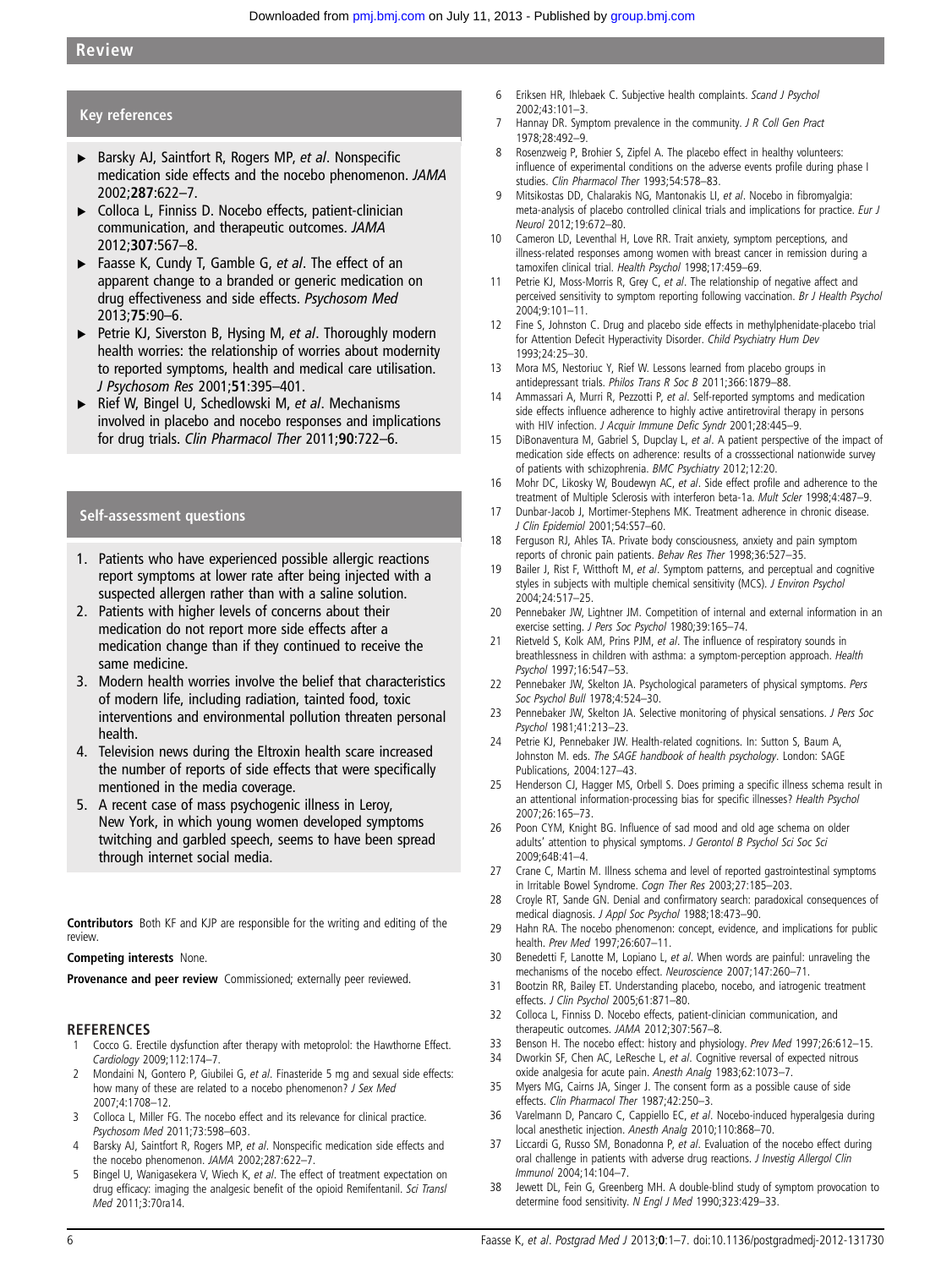- 39 Iosifescu A, Halm EA, McGinn T, et al. Beliefs about generic drugs among elderly adults in hospital-based primary care practices. Patient Educ Couns 2008;73:377–83.
- 40 Ameri MN, Whittaker C, Tucker A, et al. A survey to determine the views of renal transplant patients on generic substitution in the UK. Transpl Int 2011;24:770–9.
- 41 Himmel W, Simmenroth-Nayda A, Niebling W, et al. What do primary care patients think about generic drugs? Int J Clin Pharmacol Ther 2005;43:472–9.
- 42 Kobayashi E, Nobunori S, Ueda S. Community pharmacists' perspectives on generic substitution in Japan. J Public Health 2011;19:249–56.
- 43 Heikkila R, Mantyselka P, Hartikainen-Herranen K, et al. Consumers' and physicians' opinions of and experiences with generic substitution during the first year in Finland. Health Policy 2007;82:366–74.
- 44 Hassali MA, Kong DCM, Stewart K. A comparison between senior medical students' and pharmacy pre-registrants' knowledge and perceptions of generic medicines. Med Educ 2007;41:703–10.
- 45 Howland RH. Are generic medications safe and effective? J Psychol Nurs 2010;48:13–16.
- 46 Johnston A. Challenges of therapeutic substitution of drugs for economic reasons: focus on CVD prevention. Curr Med Res Opin 2010;26:871–8.
- 47 Ringe JD, Moller G. Differences in persistence, safety and efficacy of generic and original branded once weekly bisphosphonates in patients with postmenopausal osteoporosis: 1-year results of a retrospective patient chart review analysis. Rheumatol Int 2009;30:213–21.
- 48 Weissenfeld J, Stock S, Lungen M, et al. The nocebo effect: a reason for patients' non-adherence to generic substitution? Pharmazie 2009;65:451–6.
- 49 Labiner DM, Paradis PE, Manjunath R, et al. Generic antiepileptic drugs and associated medical resource utilization in the United States. Neurology 2010;74:1566–74.
- 50 Phillips B, Aziz F, O'Regan CP, et al. Switching statins: the impact on patient outcomes. Br J Cardiol 2007;14:280–5.
- 51 Faasse K, Cundy T, Gamble G, et al. The effect of an apparent change to a branded or generic medication on drug effectiveness and side effects. Psychosom Med 2013;75:90–6.
- 52 Laferton JAC, Mora M Shedden, Auer CJ, et al. Enhancing the efficacy of heart surgery by optimizing patients' preoperative expectations: study protocol of a randomized controlled trial. Am Heart J 2013;165:1–7.
- 53 Moss-Morris R, Weinman J, Petrie KJ, et al. The revised illness perception questionnaire (IPQ-R). Psychol Health 2002;17:1–16.
- 54 Broadbent E, Petrie KJ, Main J, et al. The brief illness perception questionnaire. JPsychosom Res 2006;60:631–7.
- 55 Horne R, Weinman J, Hankins M. The beliefs about medicines questionnaire: the development and evaluation of a new method for assessing the cognitive representation of medication. Psychol Health 1999;14:1–24.
- 56 Horne R, Faasse K, Cooper V, et al. The perceived sensitivity to medicines (PSM) scale: an evaluation of validity and reliability. Br J Health Psychol 2013;18:18–30.
- 57 Nestoriuc Y, Orav EJ, Liang MH, et al. Prediction of nonspecific side effects in rheumatoid arthritis patients by beliefs about medicines. Arthritis Care Res 2010;62:791–9.
- 58 Petrie KJ, Siverston B, Hysing M, et al. Thoroughly modern health worries: the relationship of worries about modernity to reported symptoms, health and medical care utilization. J Psychosom Res 2001;51:395–401.
- 59 Kaptein AA, Helder DI, Rief W, et al. Modern health worries in medical students. J Psychosom Res 2005;58:453–7.
- 60 Rief W, Glaesmer H, Baehr V, et al. The relationship of modern health worries to depression, symptom reporting and quality of life in a general population survey. J Psychosom Res 2012;72:318–20.
- 61 Andersen JH, Jensen JC. Modern health worries and visits to the general practitioner in a general population sample: an 18 month follow-up study. J Psychosom Res 2012;73:264–7.
- 62 Petrie KJ, Broadbent EA, Kley N, et al. Worries about modernity predict symptom complaints after environmental pesticide spraying. Psychosom Med 2005;67:778–82.
- 63 Rubin GJ, Cleare AJ, Wessely S. Psychological factors associated with self-reported sensitivity to mobile phones. J Psychosom Res 2008;64:1-9.
- 64 Stovner LJ, Oftedal G, Straume A, et al. Nocebo as headache trigger: evidence from a sham controlled provocation study with RF fields. Acta Neurol Scand 2008;117 (Suppl 188):67–71.
- 65 Rubin GJ, Munshi JD, Wessely S. Electromagnetic hypersensitivity: a systematic review of provocation studies. Psychosom Med 2005;67:224–32.
- 66 Roosli M. Radiofrequency electromagnetic field exposure and non-specific symptoms of ill health: a systematic review. Environ Res 2008;107:277–87.
- 67 Papoiu ADP, Wang H, Coghill RC, et al. Contagious itch in humans: a study of visual 'transmission' of itch in atopic dermatitis and healthy subjects. Br J Dermatol 2011;164:1299–303.
- 68 Pennebaker JW. Perceptual and environmental determinants of coughing. Basic Appl Soc Psychol 1980;1:83–91.
- 69 Schurmann M, Hesse MD, Stephan KE, et al. Yearning to yawn: the neural basis of contagious yawning. NeuroImage 2005;24:1260-4.
- 70 Page LA, Keshishian C, Leonardi G, et al. Frequency and predictors of Mass Psychogenic Illness. Epidemiology 2010;21:744–7.
- 71 Bartholomew RE, Wessely S. Protean nature of mass sociogenic illness. Br J Psychiatry 2002;100:300–6.
- 72 Boss LP. Epidemic hysteria: a review of the published literature. Epidemiol Rev 1997;19:233–43.
- 73 Bartholomew RE, Sirois F. Epidemic hysteria in schools: an international and historical overview. Educ Stud 1996;22:285–311.
- 74 Bartholomew RE. Little green men, meowing nuns, and head-hunting panics: a study of mass psychogenic illness and social delusion. Jefferson, NC: McFarland & Co, 2001.
- 75 Clements JC. Mass psychogenic illness after vaccination. Drug Saf 2003;26:599–604.
- 76 Huang WT, Hsu CC, Lee PI, et al. Mass psychogenic illness in nationwide in-school vaccination for pandemic influenza A(H1N1) 2009, Taiwan, November 2009-January 2010. Eurosurveillance 2010;15:1–3.
- 77 Kharabsheh S, Al-Otoum H, Clements J, et al. Mass psychogenic illness following tetanus-diphtheria toxoid vaccination in Jordan. Bull World Health Organ 2001;79:764–70.
- 78 Yasamy MT, Bahramnezhad A, Ziaaddini H. Postvaccination mass psychogenic illness in an Iranian rural school. East Mediterr Health J 1999;5:710-16.
- 79 Gupta R, Vohra AK, Madaan V, et al. Mass hysteria among high school girls. Ir J Psychol Med 2001;18:90–2.
- 80 Clements JC. Gardasil and mass psychogenic illness. Aust N Z J Public Health 2007;31:387.
- 81 D'Argenio P, Citarella A, Intorcia M, et al. An outbreak of vaccination panic. Vaccine 1996;14:1289–90.
- 82 Peiro EF, Yanez JL, Carraminana I, et al. Study of an outbreak of hysteria after hepatitis B vaccination. Med Clin 1996;107:1-3.
- 83 Khiem HB, Huan LD, Phuong NTM, et al. Mass psychogenic illness following oral cholera immunization in Ca Mau City, Vietnam. Vaccine 2003;21:4527–31.
- 84 Lange LJ, Fleming R. Cognitive influence on the perception of somatic change during a feigned chemical release. J Appl Soc Psychol 2005;35:463-86.
- 85 Schwartz S, White P, Hughes R. Environmental threats, communities and hysteria. J Public Health Policy 1985;6:58–77.
- 86 Maugh TH. The dump that wasn't there. Science 1982;215:645.
- 87 Lorber W, Mazzoni G, Kirsch I. Illness by suggestion: expectancy, modeling, and gender in the production of psychosomatic symptoms. Ann Behav Med 2007;33:112–16.
- 88 Mazzoni G, Foan L, Hyland ME, et al. The effects of observation and gender on psychogenic symptoms. Health Psychol 2010;29:181–5.
- 89 Bartholomew RE, Muniratnam MCS. How should mental health professionals respond to outbreaks of mass psychogenic illness? J Cogn Psychother An Int Q 2011;25:235–9.
- 90 Petrie KJ, Wessely S. Modern worries, new technology, and medicine. BMJ 2002;324:690–1.
- 91 Bartholomew RE, Wessely S, Rubin GJ. Mass psychogenic illness and the social network: is it changing the pattern of outbreaks? J R Soc Med 2012;105:509–12.
- 92 ten Veen PMH, Morren M, Yzermans CJ. The influence of news events on health after disaster: a longitudinal study in general practice. J Trauma Stress 2009;22:505–15.
- 93 Bass E, Kaplan-Liss E, Dorf D, et al. A challenging empirical question: what are the effects of media on psychogenic illness during a community crisis? Commun Med Health Educ 2012;2:118–29.
- 94 Faasse K, Gamble G, Cundy T, et al. The impact of television coverage on the number and type of symptoms reported during a health scare. BMJ Open 2012;2: e001607.
- 95 Wells RE, Kaptchuk TJ. To tell the truth, the whole truth, may do patients harm: the problem of the nocebo effect for informed consent. Am J Bioeth 2012;12:22-9.
- 96 Rief W, Bingel U, Schedlowski M, et al. Mechanisms involved in placebo and nocebo responses and implications for drug trials. Clin Pharmacol Ther 2011;90:722–6.
- 97 Hauser W, Hansen E, Enck P. Nocebo phenomena in medicine: their relevance in everyday clinical practice. Dtsch Arztebl Int 2012;109:459–65.

# Self-assesssment answers

- 1. F
- 2. F
- 3. T
- 4. T
- 5. T